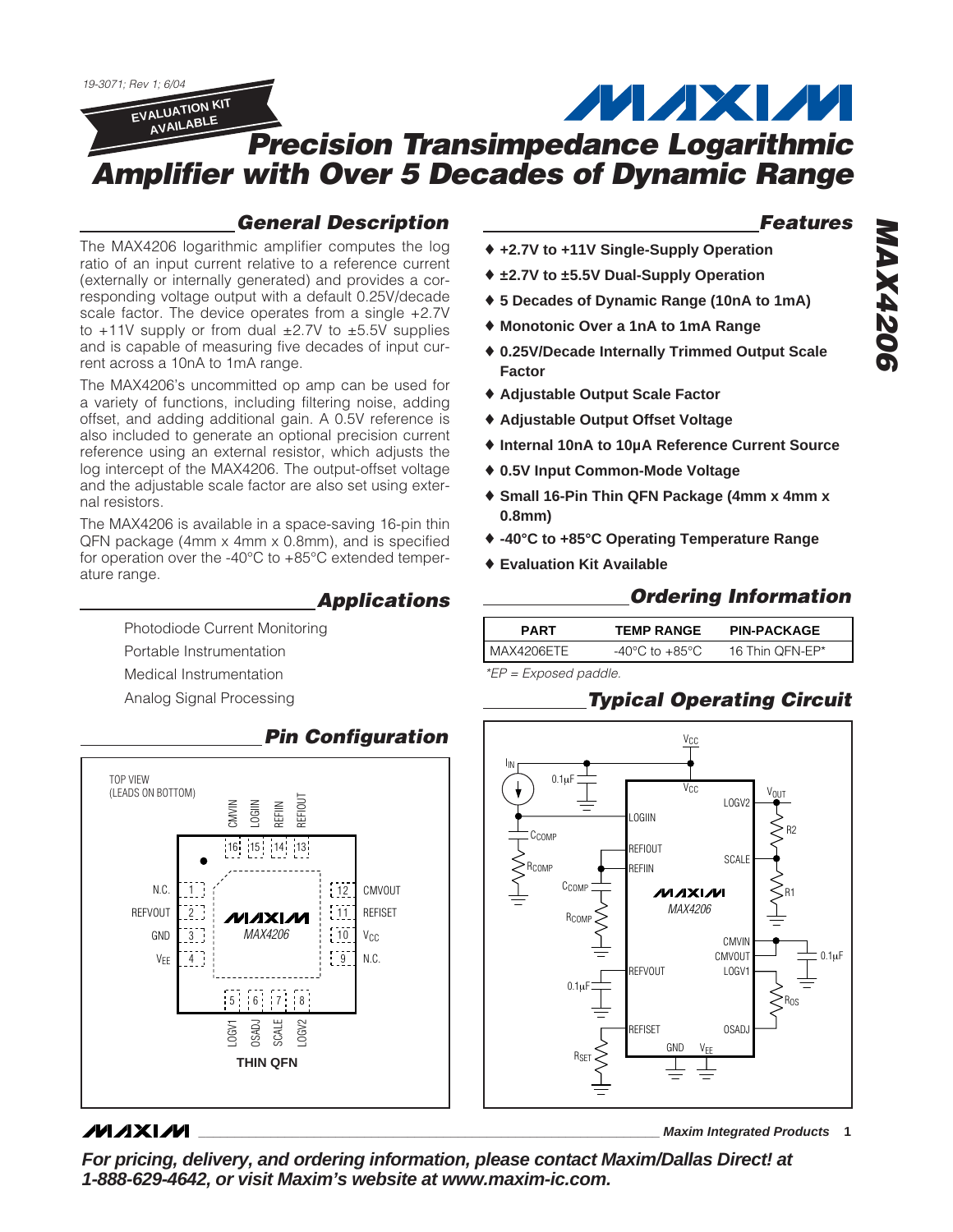### **ABSOLUTE MAXIMUM RATINGS**

| (All voltages referenced to GND, unless otherwise noted.) |                                                       |
|-----------------------------------------------------------|-------------------------------------------------------|
|                                                           |                                                       |
|                                                           | Continuous Power Dissipation ( $T_A = +70^{\circ}$ C) |
|                                                           | 16-Pin Thin QFN (derate 16.9mW/°C above +70°C) 1349mW |
|                                                           |                                                       |
|                                                           |                                                       |
|                                                           |                                                       |
| LOGV1, LOGV2, CMVOUT,                                     |                                                       |
|                                                           |                                                       |

*Stresses beyond those listed under "Absolute Maximum Ratings" may cause permanent damage to the device. These are stress ratings only, and functional operation of the device at these or any other conditions beyond those indicated in the operational sections of the specifications is not implied. Exposure to absolute maximum rating conditions for extended periods may affect device reliability.*

## **DC ELECTRICAL CHARACTERISTICS—Single-Supply Operation**

 $(V_{CC} = +5V, V_{EE} = GND = 0V, I_{REF} = 1\mu A, I_{LOG} = 10\mu A, LOGV2 = SCALE, LOGV1 = OSADI, CMVIN = CMVOUT, R_{SET} > 1MΩ,$  $T_A$  = -40°C to +85°C. Typical values are at  $T_A$  = +25°C, unless otherwise noted.) (Note 1)

| <b>PARAMETER</b>                                      | <b>SYMBOL</b>         |                                                                         | <b>CONDITIONS</b>                        | <b>MIN</b> | <b>TYP</b> | <b>MAX</b>     | <b>UNITS</b>                       |
|-------------------------------------------------------|-----------------------|-------------------------------------------------------------------------|------------------------------------------|------------|------------|----------------|------------------------------------|
| Supply Voltage                                        | <b>V<sub>CC</sub></b> | (Note 2)                                                                |                                          | 2.7        |            | 11.0           | $\vee$                             |
| <b>Supply Current</b>                                 |                       | $T_A = +25$ °C                                                          |                                          |            | 3.9        | 5              | mA                                 |
|                                                       | ICC                   | $T_A = -40$ °C to $+85$ °C                                              |                                          |            |            | $\overline{7}$ |                                    |
| LOGIIN Current Range (Notes 3, 4)                     |                       | Minimum                                                                 |                                          | 10         |            |                | nA                                 |
|                                                       | <b>ILOG</b>           | Maximum                                                                 |                                          |            |            | 1              | mA                                 |
| REFIIN Current Range (Notes 3, 4)                     | <b>IREF</b>           | Minimum                                                                 |                                          | 10         |            |                | nA                                 |
|                                                       |                       | Maximum                                                                 |                                          |            |            | 1              | mA                                 |
| Common-Mode Voltage                                   | <b>VCMVOUT</b>        |                                                                         |                                          | 480        | 500        | 520            | mV                                 |
| Common-Mode Voltage Input<br>Range                    | <b>VCMVIN</b>         |                                                                         |                                          | 0.5        |            | 1.0            | $\vee$                             |
| Log Conformity Error                                  | V <sub>LC</sub>       | $I_{REF} = 10nA$ ,<br>$I_{LOG}$ = 10nA to 1mA,                          | $T_A = +25$ °C                           |            | ±2         | ±5             | mV                                 |
|                                                       |                       | $K = 0.25$ V/decade<br>(Note 4)                                         | $T_A = -40^{\circ}$ C to $+85^{\circ}$ C |            |            | ±10            |                                    |
| Logarithmic Slope (Scale Factor)                      | K                     | $T_A = +25^{\circ}C$                                                    |                                          | 237.5      | 250        | 262.5          | mV/                                |
|                                                       |                       | $T_A = -40$ °C to $+85$ °C (Note 4)                                     |                                          | 231.25     |            | 268.75         | decade                             |
| Logarithmic Slope (Scale Factor)<br>Temperature Drift |                       | $T_A = -40^{\circ}$ C to $+85^{\circ}$ C                                |                                          |            | 80         |                | $\mu V/$<br>decade/<br>$^{\circ}C$ |
| Input Offset Voltage                                  | $V_{IO}$              | $T_A = +25^{\circ}C$ , IVCMVIN - VREFIINI,<br><b>IVCMVIN - VLOGIINI</b> |                                          |            | 1          | 5              | mV                                 |
| Input Offset Voltage Temperature<br>Drift             | VIOS                  | <b>IVCMVIN - VREFIINI, IVCMVIN - VLOGIINI</b>                           |                                          |            | 6          |                | µV/°C                              |
| Voltage Reference Output                              | VREFVOUT              | $T_A = +25^{\circ}C$                                                    |                                          | 1.218      | 1.238      | 1.258          | $\vee$                             |
|                                                       |                       | $T_A = -40^{\circ}$ C to $+85^{\circ}$ C (Note 4)                       |                                          | 1.195      |            | 1.275          |                                    |
| Voltage Reference Output Current                      | <b>IREFVOUT</b>       |                                                                         |                                          |            | 1          |                | mA                                 |
| Current Reference Output Voltage                      | <b>VREFISET</b>       | $T_A = +25^{\circ}C$                                                    |                                          | 490        | 500        | 510            | mV                                 |
|                                                       |                       | $T_A = -40^{\circ}$ C to $+85^{\circ}$ C (Note 4)                       |                                          | 482        |            | 518            |                                    |

**MAXIM**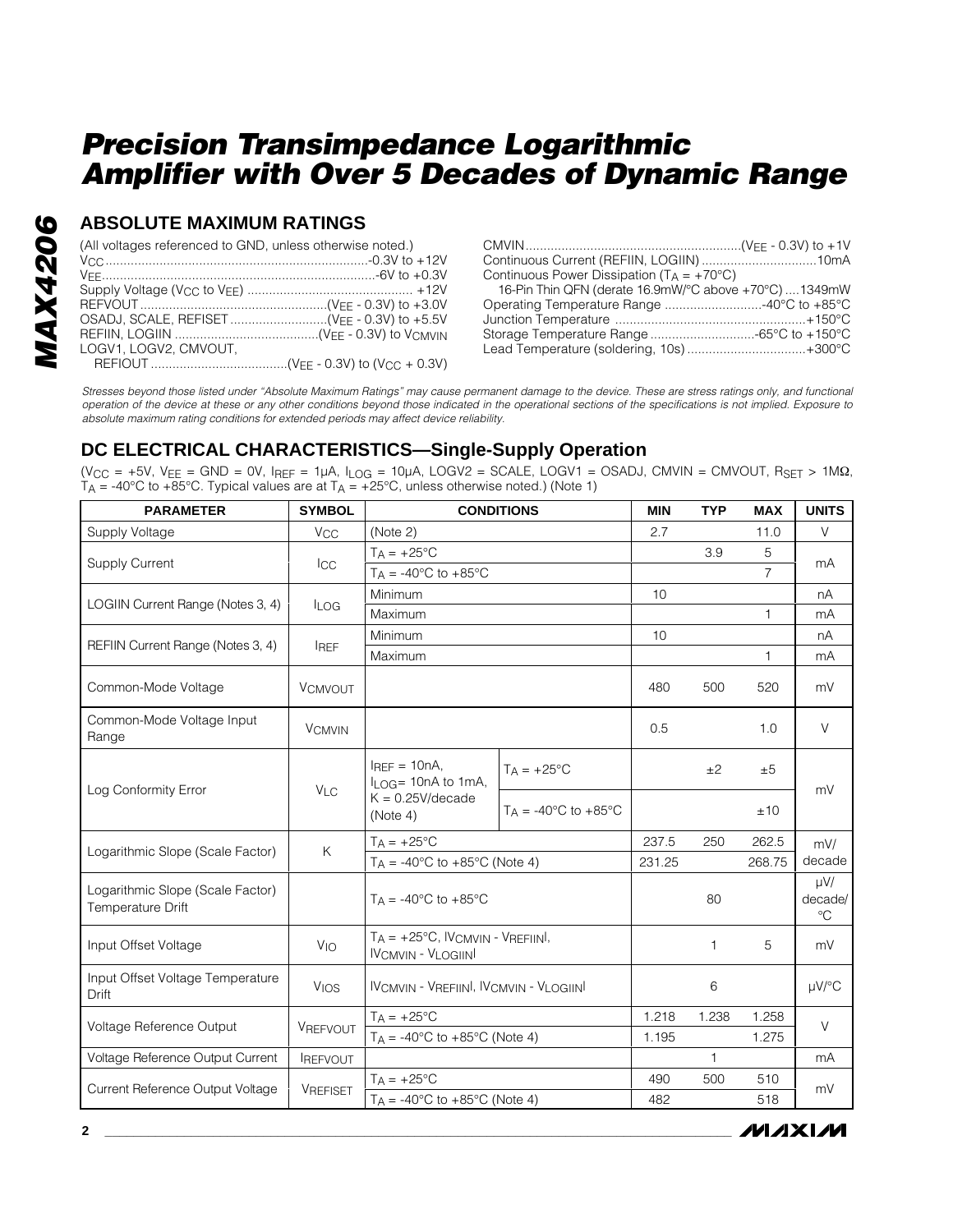## **DC ELECTRICAL CHARACTERISTICS—Single-Supply Operation (continued)**

 $(V_{CC} = +5V, V_{EE} = GND = 0V, I_{REF} = 1\mu A, I_{LOG} = 10\mu A, LOGV2 = SCALE, LOGV1 = OSADI, CMVIN = CMVOUT, RSET > 1MΩ,$  $T_A$  = -40°C to +85°C. Typical values are at  $T_A$  = +25°C, unless otherwise noted.) (Note 1)

| <b>PARAMETER</b>                    | <b>SYMBOL</b>     | <b>CONDITIONS</b>                                 | <b>MIN</b> | <b>TYP</b>        | <b>MAX</b>        | <b>UNITS</b> |
|-------------------------------------|-------------------|---------------------------------------------------|------------|-------------------|-------------------|--------------|
| <b>LOGV2 BUFFER</b>                 |                   |                                                   |            |                   |                   |              |
| Input Offset Voltage                |                   | $T_A = +25$ °C                                    |            | 0.4               | 2                 | mV           |
|                                     | $V_{IO}$          | $T_A = -40^{\circ}$ C to $+85^{\circ}$ C (Note 4) |            |                   | 6                 |              |
| Input Bias Current                  | lB.               | (Note 4)                                          |            | 0.01              |                   | nA           |
| Output Voltage Range                | <b>VOH</b>        | $R_1$ to GND = 2k $\Omega$                        |            | $V_{CC}$ -<br>0.2 | $V_{CC}$ -<br>0.3 | V            |
|                                     | VOL               | $R_1$ to GND = 2k $\Omega$                        | 0.2        | 0.08              |                   |              |
| <b>Output Short-Circuit Current</b> | $I_{\text{OUT+}}$ | Sourcing                                          |            | 34                |                   | mA           |
|                                     | lout-             | Sinking                                           |            | 58                |                   |              |
| <b>Slew Rate</b>                    | <b>SR</b>         |                                                   |            | 12                |                   | $V/\mu s$    |
| Unity-Gain Bandwidth                | <b>GBW</b>        |                                                   |            | 5                 |                   | <b>MHz</b>   |

### **AC ELECTRICAL CHARACTERISTICS—Single-Supply Operation**

 $(V_{CC} = +5V, V_{EE} = GND = 0, I_{REF} = 1\mu A, I_{LOG} = 10\mu A, LOGV2 = SCALE, LOGV1 = OSADI, CMVIN = CMVOUT, RSET > 1MΩ,$  $T_A$  = +25°C, unless otherwise noted.)

| <b>PARAMETER</b>                            | <b>SYMBOL</b> | <b>CONDITIONS</b>                                                                | <b>MIN</b> | <b>TYP</b> | <b>MAX</b> | <b>UNITS</b>      |
|---------------------------------------------|---------------|----------------------------------------------------------------------------------|------------|------------|------------|-------------------|
| <b>LOGV2 Total Noise</b>                    |               | 0.1Hz to 10Hz, total output-referred noise,<br>$I_{REF} = 10nA, I_{LOG} = 100nA$ |            | 17         |            | µVRMS             |
| <b>LOGV2 Spot Noise Density</b>             |               | $=$ 5kHz, Igee = 10nA, ILOG = 100nA                                              |            | 0.8        |            | $\mu V/\sqrt{Hz}$ |
| <b>REFVOUT Total Noise</b>                  |               | 1Hz to 10Hz, total output-referred noise                                         |            | 3.3        |            | <b>µVRMS</b>      |
| <b>REFVOUT Spot Noise Density</b>           |               | $f = 5kHz$                                                                       |            | 266        |            | $nV/\sqrt{Hz}$    |
| <b>REFISET Total Noise</b>                  |               | 1Hz to 10Hz, total output-referred noise                                         |            | 0.67       |            | <b>µVRMS</b>      |
| <b>REFISET Spot Noise Density</b>           |               | $f = 5kHz$                                                                       |            | 23         |            | $nV/\sqrt{Hz}$    |
| Small-Signal Unity-Gain<br><b>Bandwidth</b> |               | IREF = $1\mu$ A, ILOG = $10\mu$ A, RCOMP = $300\Omega$ ,<br>$C_{COMP} = 32pF$    |            |            |            | <b>MHz</b>        |

### **DC ELECTRICAL CHARACTERISTICS—Dual-Supply Operation**

 $(V_{CC} = +5V, V_{EE} = -5V, GND = 0, I_{REF} = 1\mu A, I_{LOG} = 10\mu A, LOGV2 = SCALE, LOGV1 = OSADI, CMVIN = CMVOUT, RSET > 1MΩ,$  $T_A$  = -40°C to +85°C. Typical values are at  $T_A$  = +25°C, unless otherwise noted.) (Note 1)

| <b>PARAMETER</b>                  | <b>SYMBOL</b>         | <b>CONDITIONS</b>                      | <b>MIN</b> | <b>TYP</b> | <b>MAX</b> | <b>UNITS</b> |
|-----------------------------------|-----------------------|----------------------------------------|------------|------------|------------|--------------|
|                                   | <b>V<sub>CC</sub></b> |                                        | 2.7        |            | 5.5        | $\vee$       |
| Supply Voltage (Note 2)           | VEE                   |                                        | $-2.7$     |            | $-5.5$     |              |
| <b>Supply Current</b>             |                       | $T_A = +25^{\circ}C$                   |            | 5          | 6          | mA           |
|                                   | <b>I</b> CC           | $T_A = -40^{\circ}C$ to $+85^{\circ}C$ |            |            | 7.5        |              |
| LOGIIN Current Range (Notes 3, 4) |                       | Minimum                                | 10         |            |            | nA           |
|                                   | <b>ILOG</b>           | Maximum                                |            |            |            | mA           |
| REFIIN Current Range (Notes 3, 4) |                       | Minimum                                | 10         |            |            | nA           |
|                                   | <b>IREF</b>           | Maximum                                |            |            |            | mA           |
| Common-Mode Voltage               | <b>VCMVOUT</b>        |                                        | 480        | 500        | 520        | mV           |

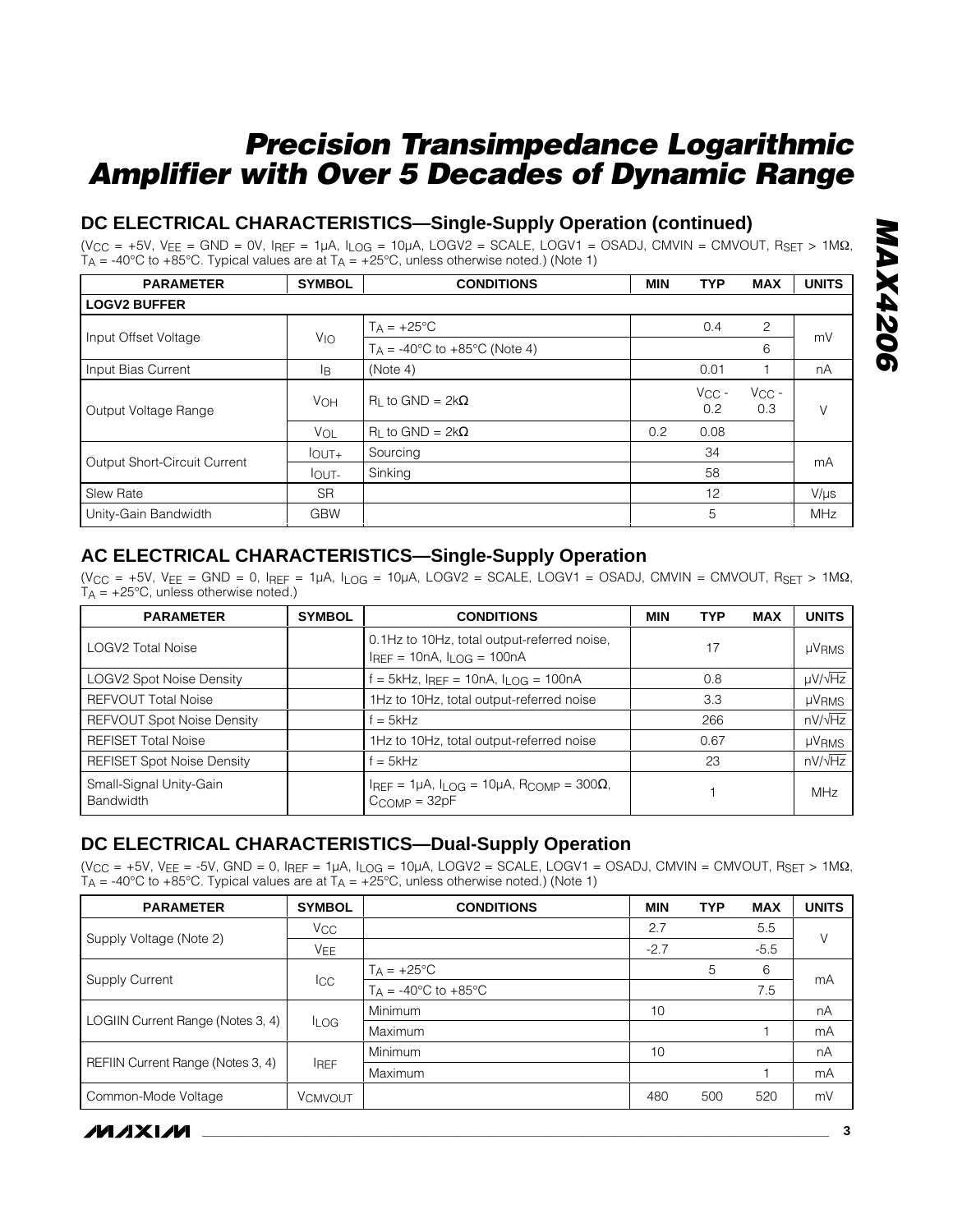### **DC ELECTRICAL CHARACTERISTICS—Dual-Supply Operation (continued)**

 $(V_{CC} = +5V, V_{EE} = -5V, GND = 0, I_{REF} = 1\mu A, I_{LOG} = 10\mu A, LOGV2 = SCALE, LOGV1 = OSADI, CMVIN = CMVOUT, RSET > 1MΩ,$  $T_A$  = -40°C to +85°C. Typical values are at  $T_A$  = +25°C, unless otherwise noted.) (Note 1)

| <b>PARAMETER</b>                                      | <b>SYMBOL</b>         |                                                                         | <b>CONDITIONS</b>                        | <b>MIN</b>     | <b>TYP</b>        | <b>MAX</b>        | <b>UNITS</b>                       |
|-------------------------------------------------------|-----------------------|-------------------------------------------------------------------------|------------------------------------------|----------------|-------------------|-------------------|------------------------------------|
| Common-Mode Voltage Input<br>Range                    | <b>VCMVIN</b>         |                                                                         |                                          | 0.5            |                   | 1.0               | V                                  |
|                                                       | <b>VLC</b>            | $I_{REF} = 10nA$ ,<br>$I_{LOG}$ = 10nA to 1mA,                          | $T_A = +25^{\circ}C$                     |                | ±2                | ±5                | mV                                 |
| Log Conformity Error                                  |                       | $K = 0.25$ V/decade<br>(Note 4)                                         | $T_A = -40^{\circ}$ C to $+85^{\circ}$ C |                |                   | ±10               |                                    |
|                                                       | K.                    | $T_A = +25$ °C                                                          |                                          | 237.5          | 250               | 262.5             | mV/                                |
| Logarithmic Slope (Scale Factor)                      |                       | $T_A = -40^{\circ}C$ to $+85^{\circ}C$                                  |                                          | 231.25         |                   | 268.75            | decade                             |
| Logarithmic Slope (Scale Factor)<br>Temperature Drift |                       | $T_A = -40^{\circ}$ C to $+85^{\circ}$ C                                |                                          |                | 80                |                   | $\mu V/$<br>decade/<br>$^{\circ}C$ |
| Input Offset Voltage                                  | <b>V<sub>IO</sub></b> | $T_A = +25^{\circ}C$ , IVCMVIN - VREFIINI,<br><b>IVCMVIN - VLOGIINI</b> |                                          |                | $\mathbf{1}$      | 5                 | mV                                 |
| Input Offset Voltage<br>Temperature Drift             | <b>VIOS</b>           | <b>IVCMVIN - VREFIINI, IVCMVIN - VLOGIINI</b>                           |                                          |                | 6                 |                   | $\mu V$ /°C                        |
|                                                       |                       | $T_A = +25^{\circ}C$                                                    |                                          | 1.218          | 1.238             | 1.258             | V                                  |
| Voltage Reference Output                              | VREFVOUT              | $T_A = -40$ °C to $+85$ °C (Note 4)                                     |                                          | 1.195          |                   | 1.275             |                                    |
| Voltage Reference Output<br>Current                   | <b>IREFVOUT</b>       |                                                                         |                                          |                | 1                 |                   | mA                                 |
| <b>Current Reference Output</b>                       | <b>VREFISET</b>       | $T_A = +25$ °C                                                          |                                          | 490            | 500               | 510               | mV                                 |
| Voltage                                               |                       | $T_A = -40^{\circ}$ C to $+85^{\circ}$ C (Note 4)                       |                                          | 482            |                   | 518               |                                    |
| <b>LOGV2 BUFFER</b>                                   |                       |                                                                         |                                          |                |                   |                   |                                    |
| Input Offset Voltage                                  | <b>V<sub>IO</sub></b> | $T_A = +25^{\circ}C$                                                    |                                          |                | 0.4               | 2                 | mV                                 |
|                                                       |                       | $T_A = -40^{\circ}$ C to $+85^{\circ}$ C (Note 4)                       |                                          |                |                   | 6                 |                                    |
| Input Bias Current                                    | lB.                   | (Note 4)                                                                |                                          |                | 0.01              | 1                 | nA                                 |
| Output Voltage Range                                  | VOH                   | $R_L$ to GND = 2k $\Omega$                                              |                                          |                | $V_{CC}$ -<br>0.2 | $V_{CC}$ -<br>0.3 |                                    |
|                                                       | VOL                   | $R_1$ to GND = 2k $\Omega$                                              |                                          | $VEE +$<br>0.2 | $VEE +$<br>0.08   |                   | $\vee$                             |
|                                                       | $I_{\text{OUT+}}$     | Sourcing                                                                |                                          |                | 34                |                   |                                    |
| Output Short-Circuit Current                          | lout-                 | Sinking                                                                 |                                          |                | 58                |                   | mA                                 |
| Slew Rate                                             | <b>SR</b>             |                                                                         |                                          |                | 12                |                   | $V/\mu s$                          |
| Unity-Gain Bandwidth                                  | <b>GBW</b>            |                                                                         |                                          |                | 5                 |                   | MHz                                |

**MAXM**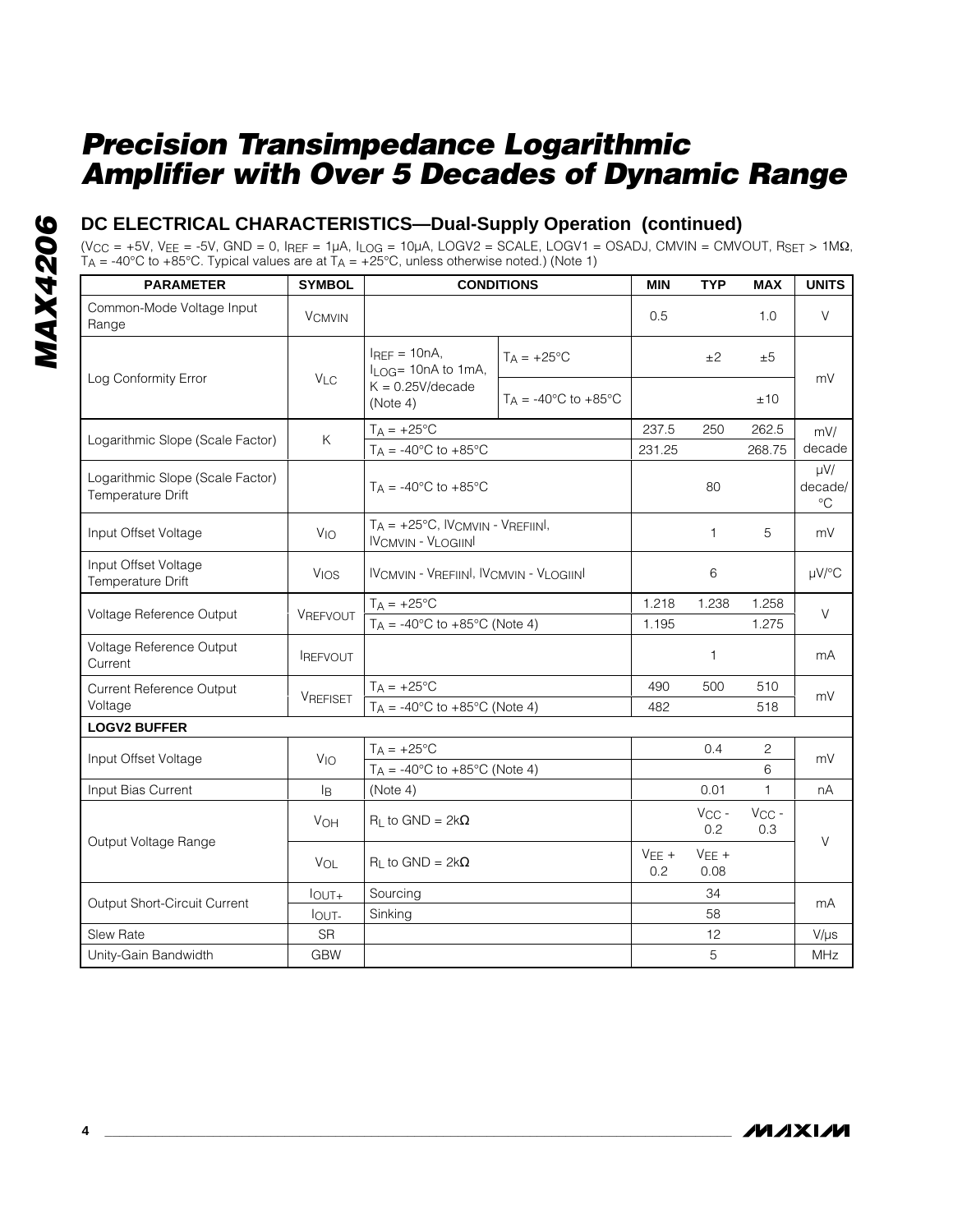### **AC ELECTRICAL CHARACTERISTICS—Dual-Supply Operation**

 $(V_{CC} = +5V, V_{EE} = -5V, GND = 0, I_{REF} = 1\mu A, I_{LOG} = 10\mu A, LOGV2 = SCALE, LOGV1 = OSADI, CMVIN = CMVOUT, R_{SET} > 1MΩ,$  $T_A = +25^{\circ}$ C, unless otherwise noted.)

| <b>PARAMETER</b>                     | <b>SYMBOL</b> | <b>CONDITIONS</b>                                                                                     | <b>MIN</b> | <b>TYP</b> | MAX | <b>UNITS</b>      |
|--------------------------------------|---------------|-------------------------------------------------------------------------------------------------------|------------|------------|-----|-------------------|
| <b>LOGV2 Total Noise</b>             |               | 0.1Hz to 10Hz, total output-referred noise,<br>$I_{REF} = 10nA, I_{LOG} = 100nA$                      |            | 17         |     | <b>µVRMS</b>      |
| <b>LOGV2 Spot Noise Density</b>      |               | $f = 5kHz$ , IREF = 10nA, ILOG = 100nA                                                                |            | 0.8        |     | $\mu V/\sqrt{Hz}$ |
| <b>REFVOUT Total Noise</b>           |               | 1Hz to 10Hz, total output-referred noise                                                              |            | 3.3        |     | <b>µVRMS</b>      |
| <b>REFVOUT Spot Noise Density</b>    |               | $f = 5kHz$                                                                                            |            | 266        |     | $nV/\sqrt{Hz}$    |
| <b>REFISET Total Noise</b>           |               | 1Hz to 10Hz, total output-referred noise                                                              |            | 0.67       |     | <b>µVRMS</b>      |
| <b>REFISET Spot Noise Density</b>    |               | $f = 5kHz$                                                                                            |            | 23         |     | $nV/\sqrt{Hz}$    |
| Small-Signal Unity-Gain<br>Bandwidth |               | IREF = $1\mu$ A, I <sub>LOG</sub> = $10\mu$ A, R <sub>COMP</sub> = $300\Omega$ ,<br>$C_{COMP} = 32pF$ |            |            |     | <b>MHz</b>        |

**Note 1:** All devices are 100% production tested at T<sub>A</sub> = +25°C. All temperature limits are guaranteed by design.

**Note 2:** Guaranteed and functionally verified.

**Note 3:** Log conformity error less than  $\pm 5$ mV with scale factor = 0.25V/decade.

**Note 4:** Guaranteed by design.

### *Typical Operating Characteristics*

 $(V_{CC} = +5V, V_{EE} = GND = 0V, I_{REF} = 1\mu A, I_{LOG} = 10\mu A, LOGV2 = SCALE, LOGV1 = OSADJ, CMVIN = CMVOUT, RSET > 1MΩ,$  $T_A = +25^{\circ}C$ , unless otherwise noted.)



 $\mu$  $\lambda$  $\lambda$   $\mu$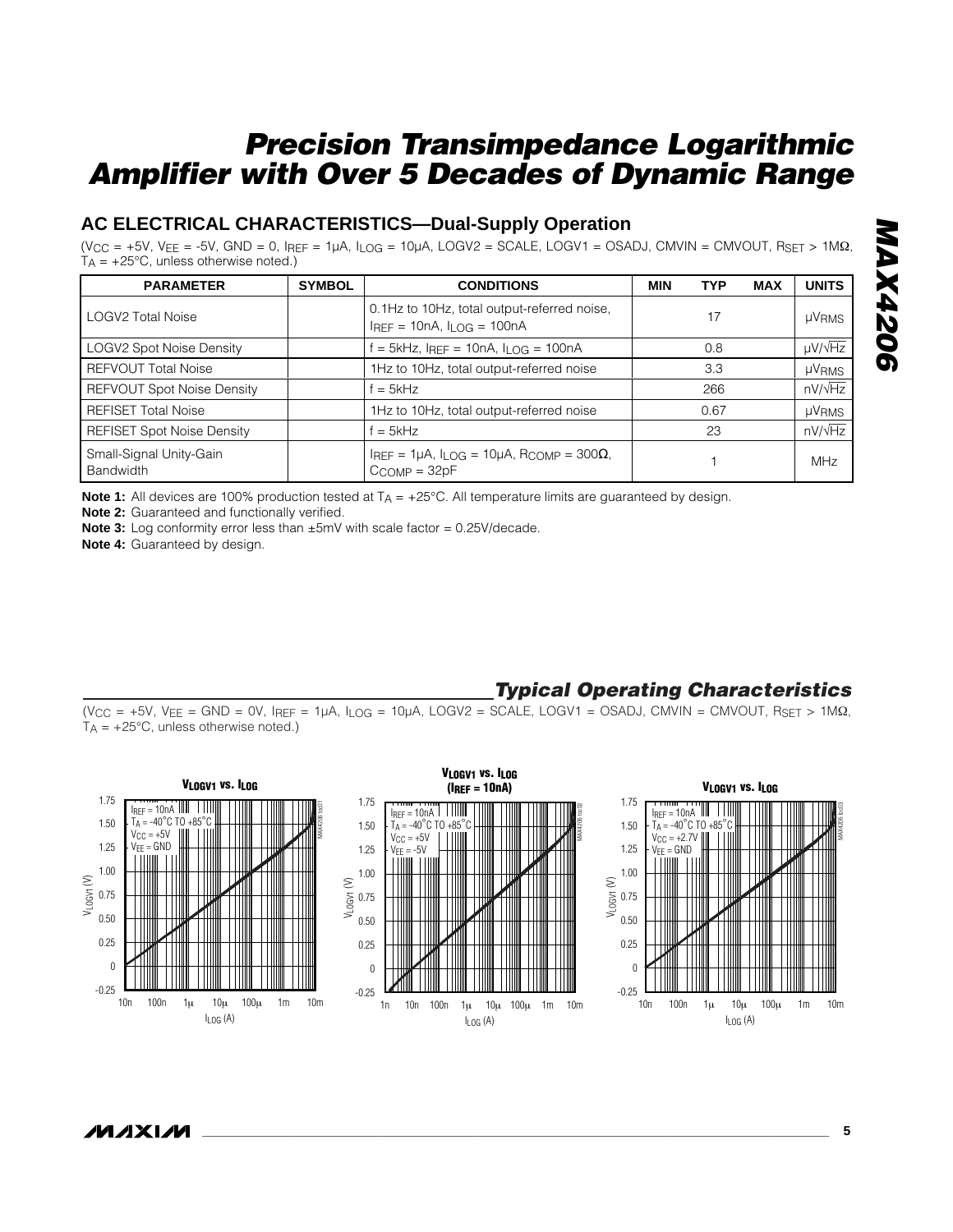

### *Typical Operating Characteristics (continued)*

 $(V_{CC} = +5V, V_{EE} = GND = 0V, I_{REF} = 1\mu A, I_{LOG} = 10\mu A, LOGV2 = SCALE, LOGV1 = OSADI, CMVIN = CMVOUT, RSET > 1MΩ,$  $T_A = +25^{\circ}$ C, unless otherwise noted.)

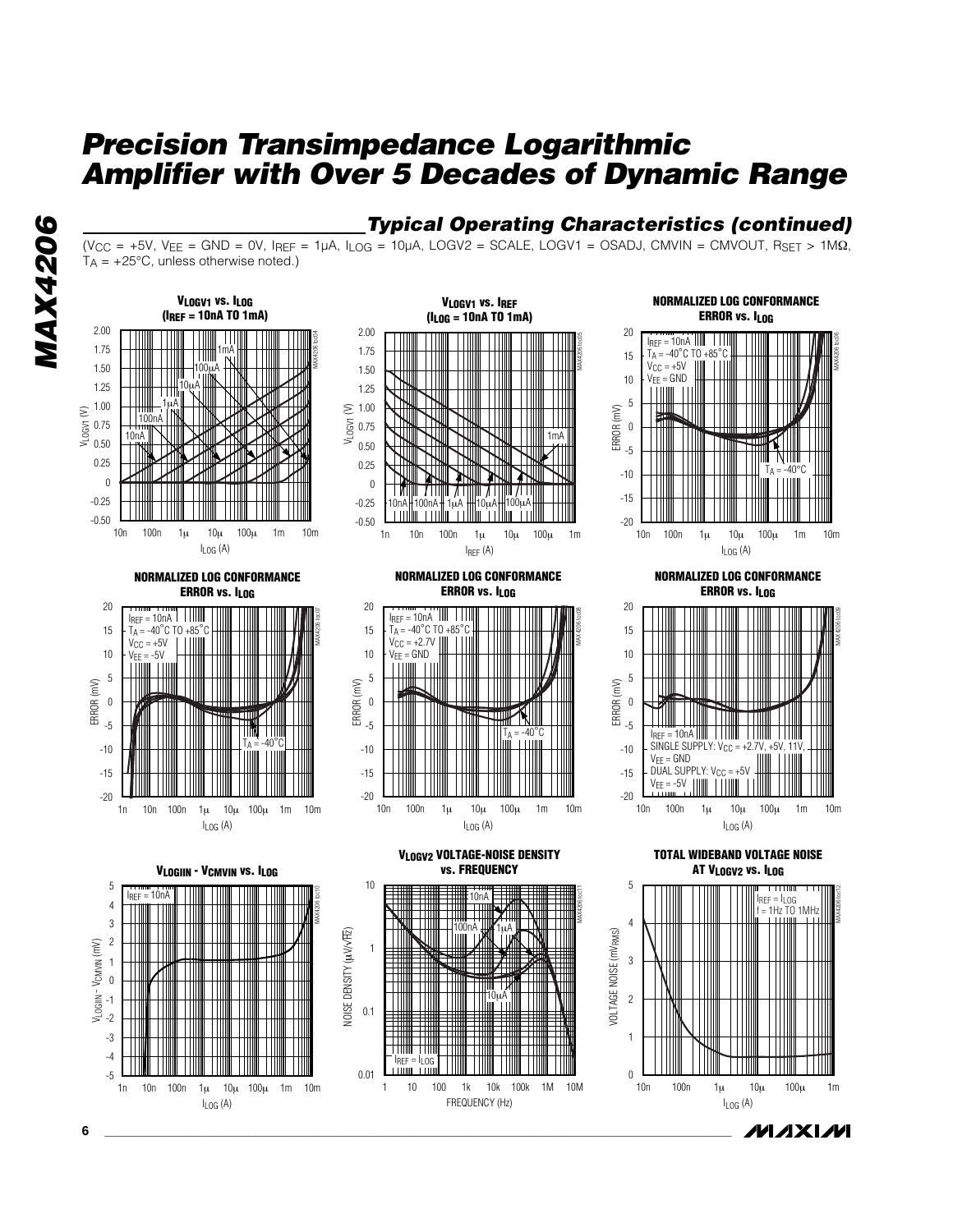## *Typical Operating Characteristics (continued)*

 $(V_{CC} = +5V, V_{EE} = GND = 0V, I_{REF} = 1\mu A, I_{LOG} = 10\mu A, LOGV2 = SCALE, LOGV1 = OSADI, CMVIN = CMVOUT, R_{SET} > 1\mu A, I_{IG} = 10\mu A, I_{IG} = 10\mu A, I_{IG} = 10\mu A, I_{IG} = 10\mu A, I_{IG} = 10\mu A, I_{IG} = 10\mu A, I_{IG} = 10\mu A, I_{IG} = 10\mu A, I_{IG} = 10\mu A, I_{IG} = 10\mu A, I_{IG} = 10\mu A, I_{IG} = 10\mu A$  $T_A = +25^{\circ}C$ , unless otherwise noted.)



**MAX4206** *MAX4206*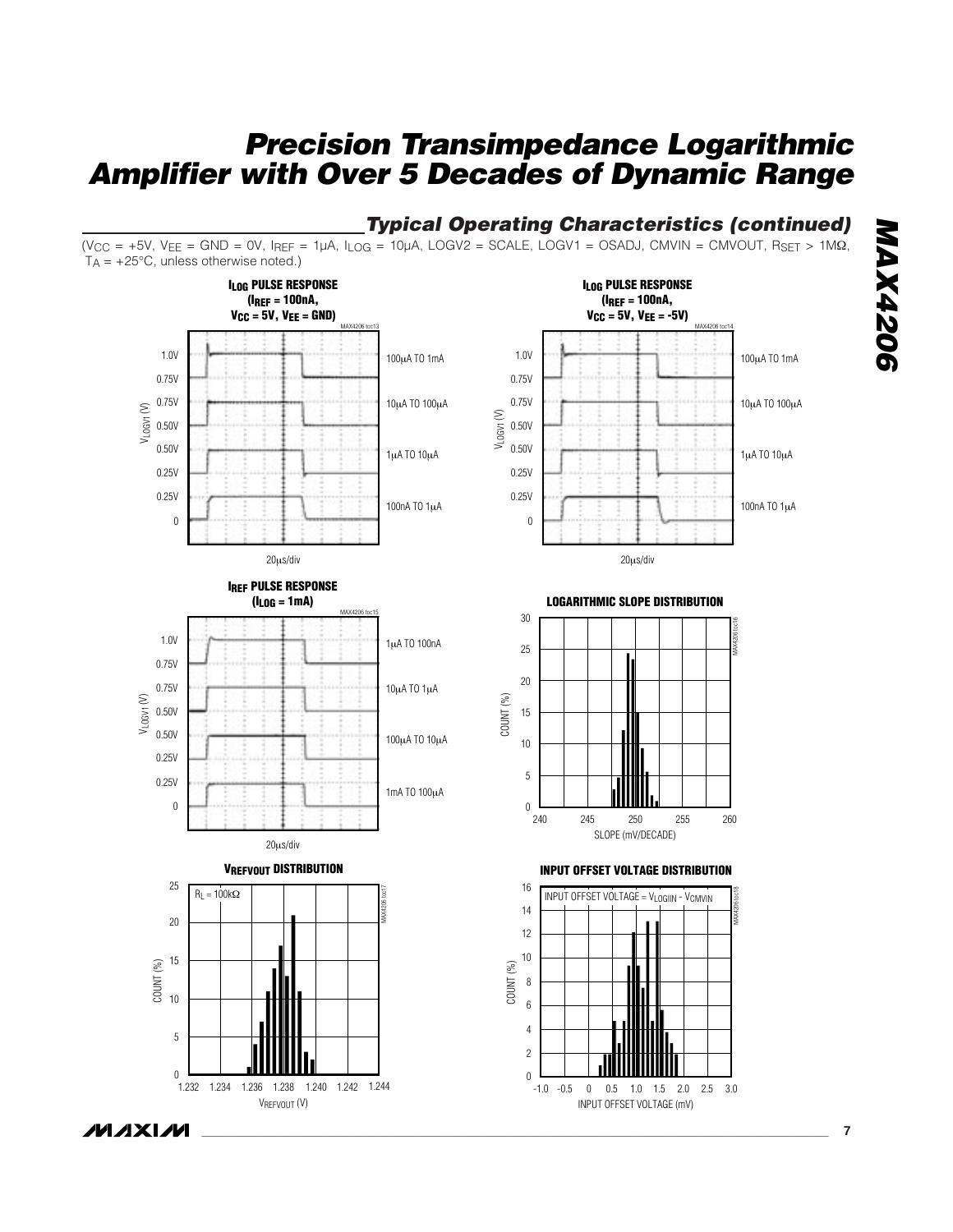

### *Typical Operating Characteristics (continued)*

10µs/div

**MAXIM** 

 $(V_{CC} = +5V, V_{EE} = GND = 0V, I_{REF} = 1\mu A, I_{LOG} = 10\mu A, LOGV2 = SCALE, LOGV1 = OSADI, CMVIN = CMVOUT, R_{SET} > 1\mu A, I_{GCH} = 10\mu A, I_{GCH} = 10\mu A, I_{GCH} = 10\mu A, I_{GCH} = 10\mu A, I_{GCH} = 10\mu A, I_{GCH} = 10\mu A, I_{GCH} = 10\mu A, I_{GCH} = 10\mu A, I_{GCH} = 10\mu A, I_{GCH} = 10\mu A, I_{GCH} = 10\mu A,$  $T_A = +25^{\circ}C$ , unless otherwise noted.)



**8 \_\_\_\_\_\_\_\_\_\_\_\_\_\_\_\_\_\_\_\_\_\_\_\_\_\_\_\_\_\_\_\_\_\_\_\_\_\_\_\_\_\_\_\_\_\_\_\_\_\_\_\_\_\_\_\_\_\_\_\_\_\_\_\_\_\_\_\_\_\_\_\_\_\_\_\_\_\_\_\_\_\_\_\_\_\_\_**

100µs/div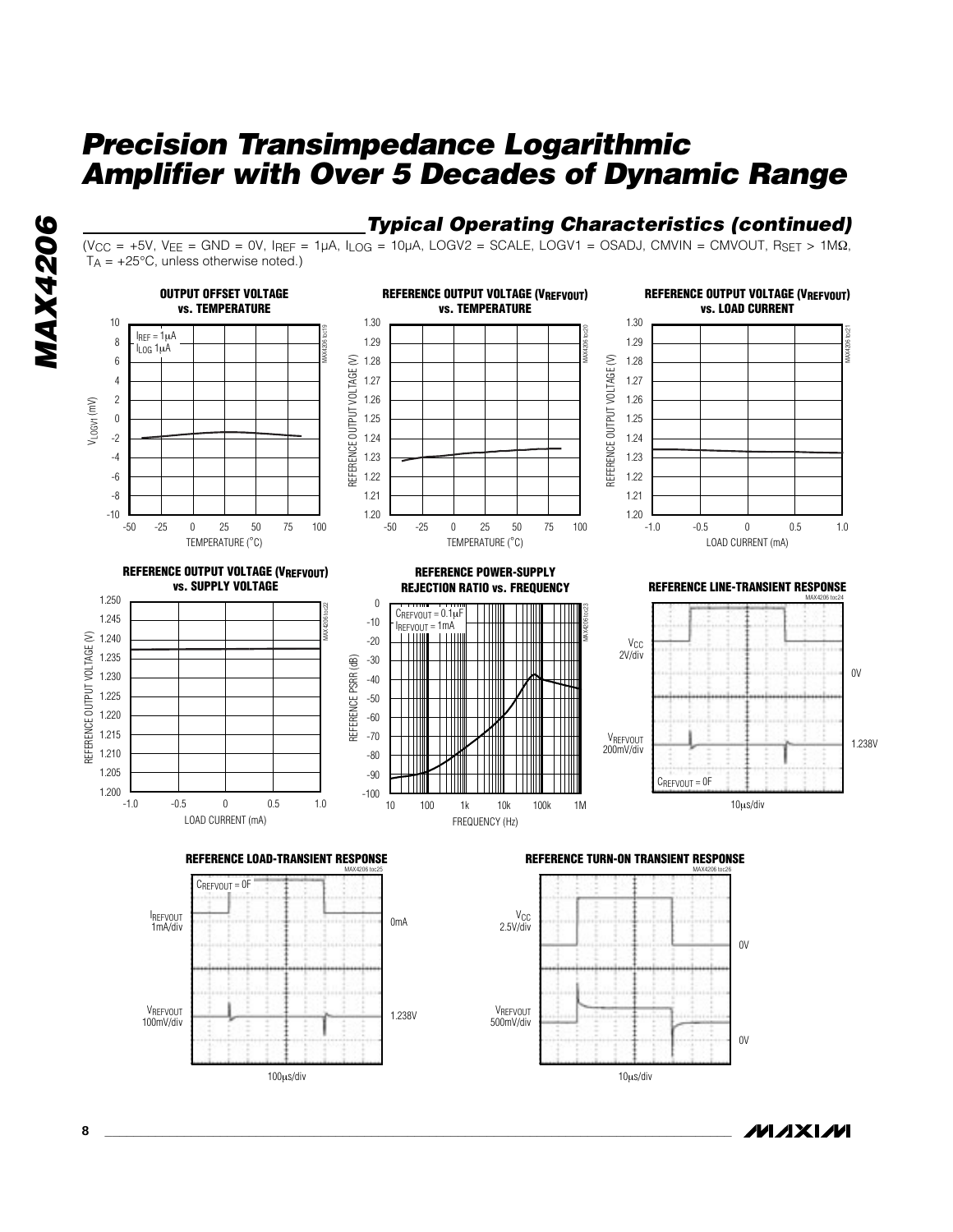### *Typical Operating Characteristics (continued)*

 $(V_{CC} = +5V, V_{EE} = GND = 0V, I_{REF} = 1\mu A, I_{LOG} = 10\mu A, LOGV2 = SCALE, LOGV1 = OSADI, CMVIN = CMVOUT, RSET > 1MΩ,$  $T_A = +25^{\circ}C$ , unless otherwise noted.)



## *Pin Description*

| <b>PIN</b>      | <b>NAME</b>       | <b>FUNCTION</b>                                                                                                                                                       |
|-----------------|-------------------|-----------------------------------------------------------------------------------------------------------------------------------------------------------------------|
| 1, 9            | N.C.              | No Connection. Not internally connected.                                                                                                                              |
| $\overline{c}$  | <b>REFVOUT</b>    | 1.238V Reference Voltage Output. Bypass REFVOUT to GND with a 0 to 1µF capacitor (optional).                                                                          |
| 3               | <b>GND</b>        | Ground                                                                                                                                                                |
| 4               | <b>VEE</b>        | Negative Power Supply. Bypass VEE to GND with a 0.1µF capacitor.                                                                                                      |
| 5               | LOGV1             | Logarithmic Amplifier Voltage Output 1. The output scale factor of LOGV1 is 0.25V/decade.                                                                             |
| 6               | <b>OSADJ</b>      | Offset Adjust Input. When operating from a single power supply, current applied to OSADJ adjusts<br>the output offset voltage (see the <i>Output Offset</i> section). |
| 7               | <b>SCALE</b>      | Scale Factor Input. Adjust the output scale factor for LOGV2 using a resistive divider (see the Scale<br>Factor section).                                             |
| 8               | LOGV <sub>2</sub> | Logarithmic Amplifier Voltage Output 2. Adjust the output scale factor for LOGV2 using a resistive<br>divider (see the Scale Factor section).                         |
| 10 <sup>1</sup> | V <sub>CC</sub>   | Positive Power Supply. Bypass V <sub>CC</sub> to GND with a 0.1µF capacitor.                                                                                          |
| 11              | <b>REFISET</b>    | Current Reference Adjust Input. A resistor (RSFT), from REFISET to GND, adjusts the current at<br>REFIOUT (see the Adjusting the Logarithmic Intercept section).      |
| 12              | <b>CMVOUT</b>     | 0.5V Common-Mode Voltage Reference Output. Bypass CMVOUT to GND with a 0.1µF capacitor.                                                                               |
| 13              | <b>REFIOUT</b>    | Current Reference Output. The internal current reference output is available at REFIOUT.                                                                              |
| 14              | <b>REFIIN</b>     | Current Reference Input. Apply an external reference current at REFIIN. IREFIIN is the reference<br>current used by the logarithmic amplifier when generating LOGV1.  |
| 15              | <b>LOGIIN</b>     | Current Input to Logarithmic Amplifier. LOGIIN is typically connected to a photodiode anode or other<br>external current source.                                      |
| 16              | <b>CMVIN</b>      | Common-Mode Voltage Input. V <sub>CMVIN</sub> is the common-mode voltage for the input and reference<br>amplifiers (see the Common Mode section).                     |

## **MAXIM**

**MAX4206** *MAX4206*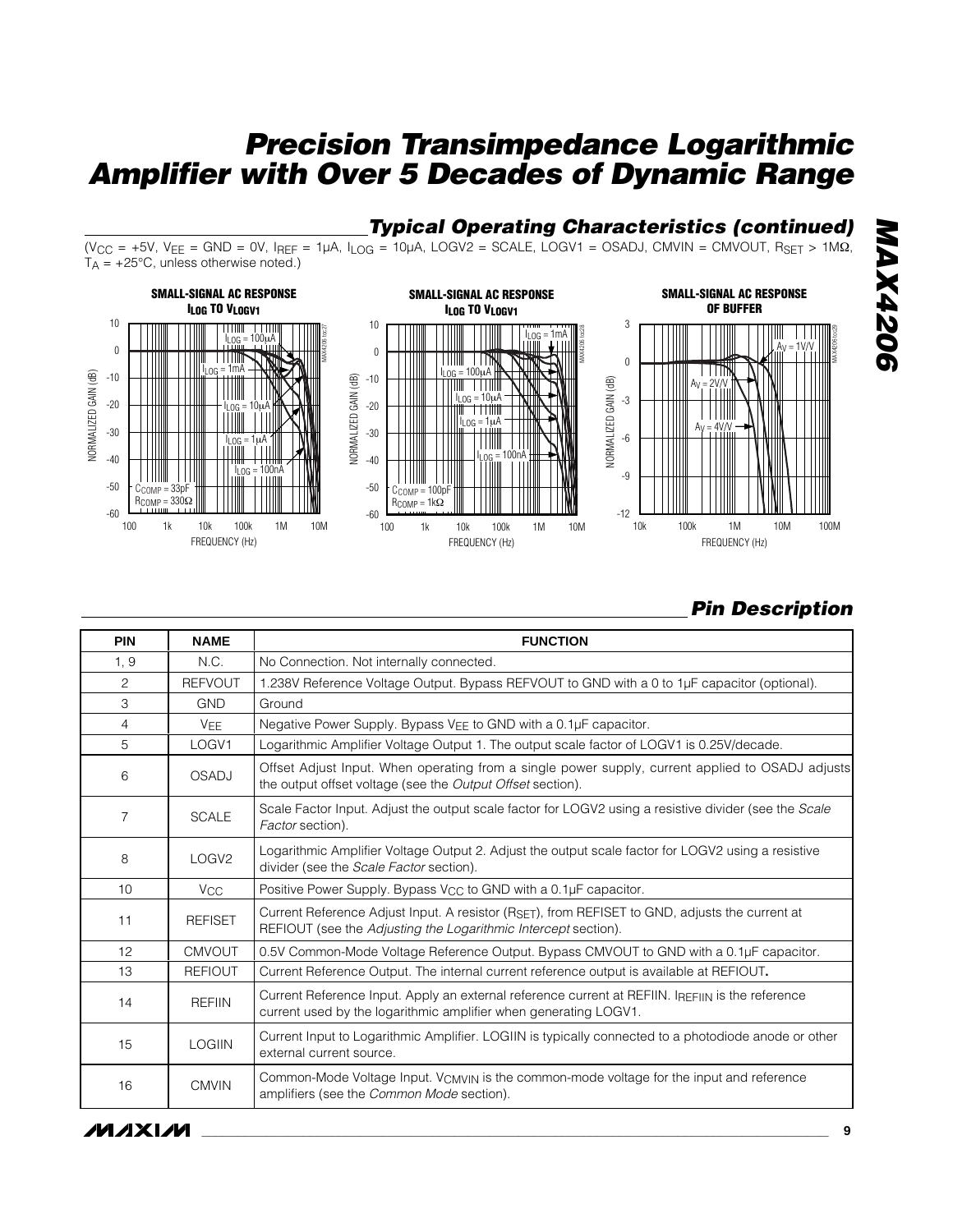



*Figure 1. Functional Diagram*

### *Detailed Description*

#### *Theory*

Figure 2 shows a simplified model of a logarithmic amplifier. Two transistors convert the currents applied at LOGIIN and REFIIN to logarithmic voltages according to the following equation:

$$
V_{BE} = \left(\frac{kT}{q}\right) \ln\left(\frac{I_C}{I_S}\right)
$$

where:

 $V_{BE}$  = base-emitter voltage of a bipolar transistor

 $k = 1.381 \times 10^{-23}$  J/K

 $T =$  absolute temperature  $(K)$ 

 $q = 1.602 \times 10^{-19}$  C

$$
I_C = \text{collector current}
$$

 $Is = reverse saturation current$ 

The logarithmic amplifier compares  $V_{BE1}$  to the reference voltage VBE2, which is a logarithmic voltage for a known reference current, IREF. The temperature dependencies of a logarithmic amplifier relate to the thermal voltage, (kT/q), and IS. Matched transistors eliminate the Is temperature dependence of the amplifier in the following manner:

$$
V_{OUT} = V_{BE1} - V_{BE2}
$$
\n
$$
= \left(\frac{kT}{q}\right) \ln\left(\frac{I_{LOG}}{I_S}\right) - \left(\frac{kT}{q}\right) \ln\left(\frac{I_{REF}}{I_S}\right)
$$
\n
$$
= \left(\frac{kT}{q}\right) \left[ \ln\left(\frac{I_{LOG}}{I_S}\right) - \ln\left(\frac{I_{REF}}{I_S}\right) \right]
$$
\n
$$
= \left(\frac{kT}{q}\right) \left[ \ln\left(\frac{I_{LOG}}{I_{REF}}\right) \right]
$$
\n
$$
= \left(\frac{kT}{q}\right) \left( \ln(10) \right) \left[ \log_{10}\left(\frac{I_{LOG}}{I_{REF}}\right) \right]
$$
\n
$$
= K \times \log_{10}\left(\frac{I_{LOG}}{I_{REF}}\right) \qquad \text{(see Figure 3)}
$$

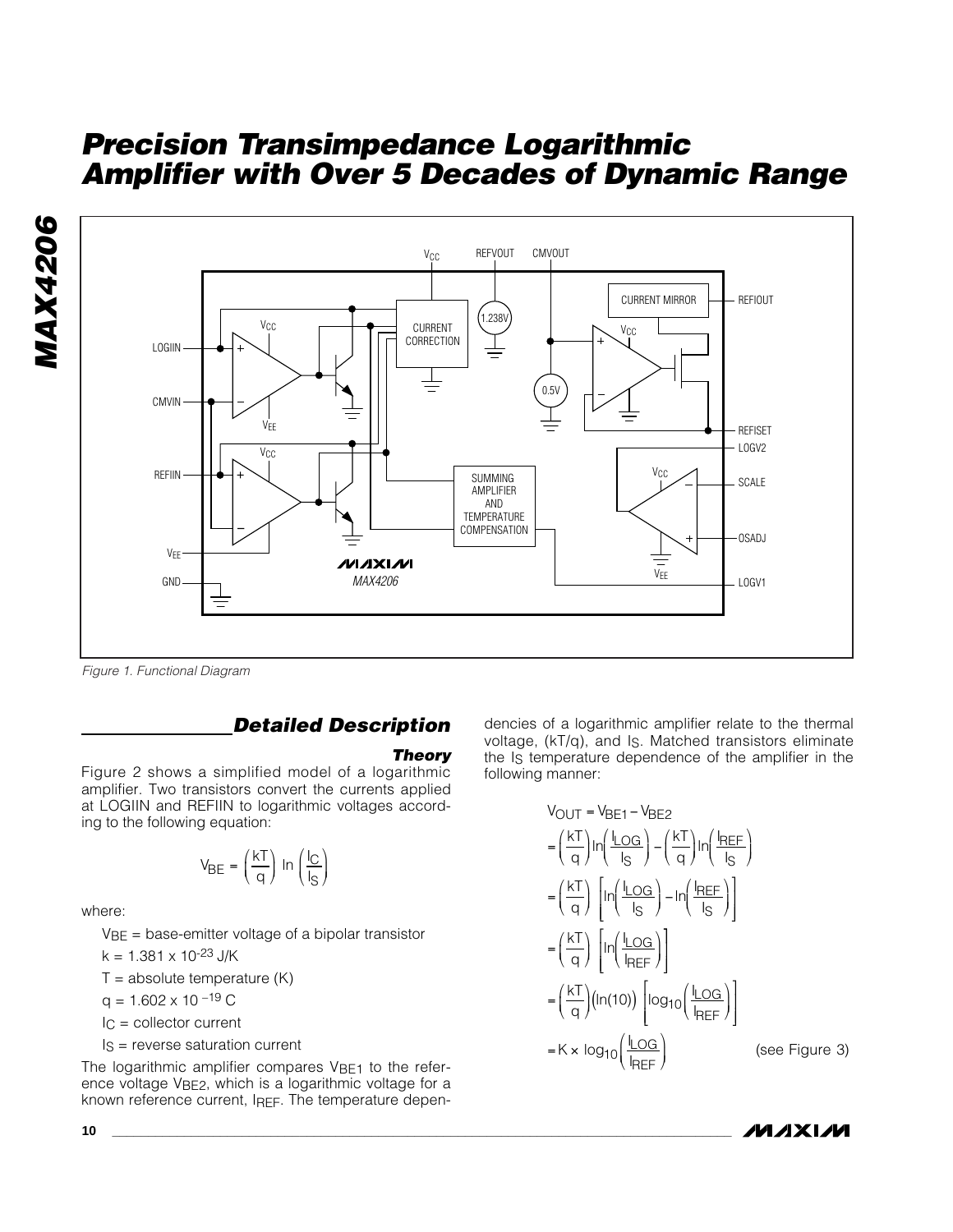

*Figure 2. Simplified Model of a Logarithmic Amplifier*

where:

 $K = scale factor (V/decade)$ 

 $I<sub>I</sub>$  og = the input current at LOGIIN

IREF = the reference current at REFIIN

The MAX4206 uses internal temperature compensation to virtually eliminate the effects of the thermal voltage, (kT/q), on the amplifier's scale factor, maintaining a constant slope over temperature.

#### *Definitions*

#### **Transfer Function**

The ideal logarithmic amplifier transfer function is:

$$
V_{\text{IDEAL}} = K \times \log_{10} \left( \frac{I_{\text{LOG}}}{I_{\text{REF}}} \right)
$$

Adjust K (see the *Scale Factor* section) to increase the transfer-function slope as illustrated in Figure 3. Adjust IREF using REFISET (see the *Adjusting the Logarithmic Intercept* section) to shift the logarithmic intercept to the left or right as illustrated in Figure 4.

#### **Log Conformity**

Log conformity is the maximum deviation of the MAX4206's output from the best-fit straight line of the VLOGV1 versus log (ILOG/IREF) curve. It is expressed as a percent of the full-scale output or an output voltage.





*Figure 3. Ideal Transfer Function with Varying K*

#### **Referred-to-Input and Referred-to-Output Errors**

The log nature of the MAX4206 insures that any additive error at LOGV1 corresponds to multiplicative error at the input, regardless of input level.

#### **Total Error**

*MAX4206*

**MAX4206** 

Total error (TE) is defined as the deviation of the output voltage, VLOGV1, from the ideal transfer function (see the *Transfer Function* section):

$$
V_{LOGV1} = V_{IDEAL} \pm TE
$$

Total error is a combination of the associated gain, input offset current, input bias current, output offset voltage, and transfer characteristic nonlinearity (log conformity) errors:

$$
V_{\text{LOGV2}} = K(1 \pm \Delta K) \left[ \log_{10} \left( \frac{I_{\text{LOG}} - I_{\text{BIAS1}}}{I_{\text{REF}} - I_{\text{BIAS2}}} \right) \pm 4 \left( \pm V_{\text{LC}} \pm V_{\text{OSOUT}} \right) \right]
$$

where V<sub>LC</sub> and V<sub>OSOUT</sub> are the log conformity and output offset voltages, respectively. Output offset is defined as the offset occurring at the output of the MAX4206 when equal currents are presented to  $\ln$  og and IREF. Because the MAX4206 is configured with a gain of  $K = 0.25V$ /decade, a 4 should multiply the (±VLC ±VOSOUT) term, if VLC and VOSOUT were derived from this default configuration.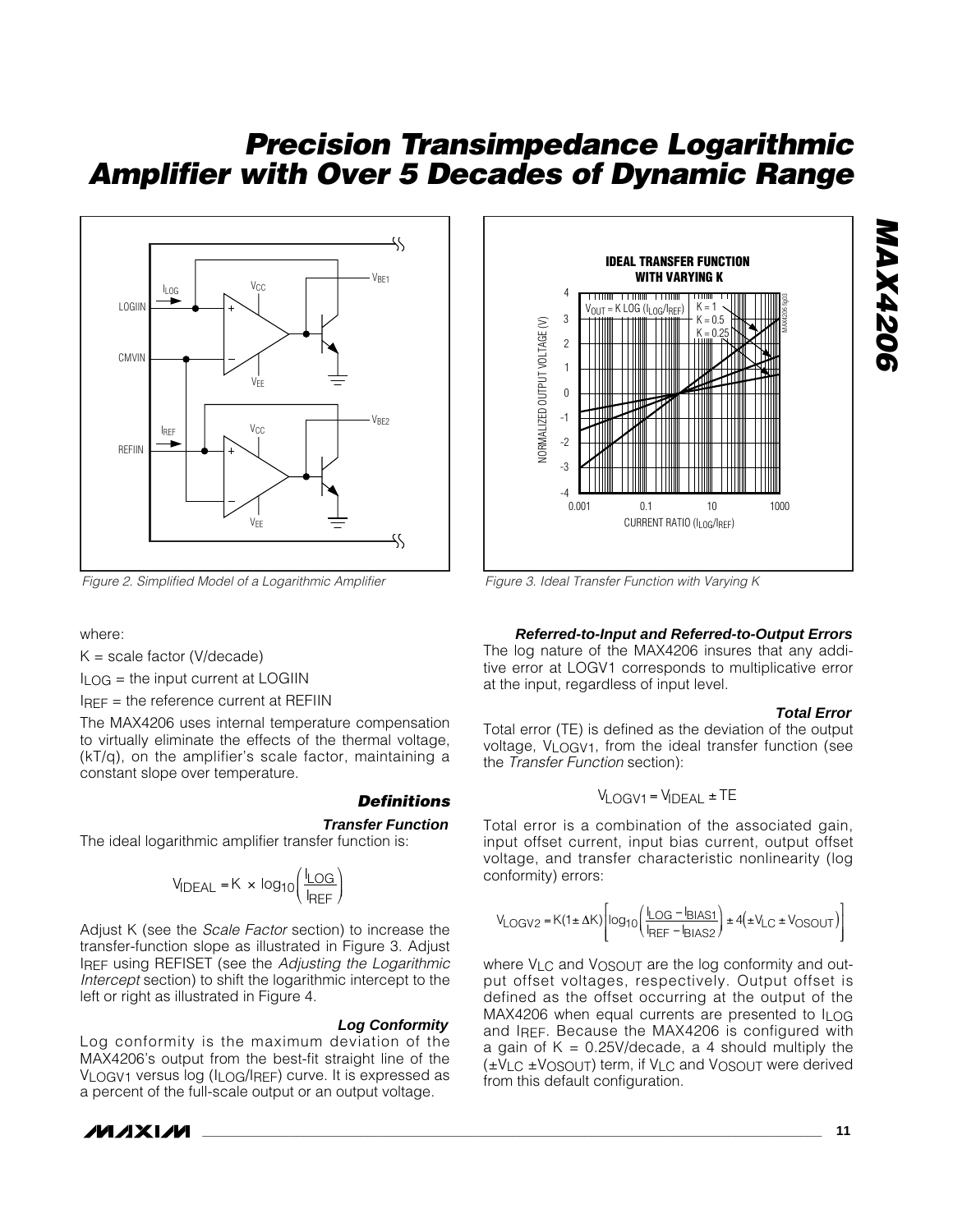IBIAS1 and IBIAS2 are currents in the order of 20pA, significantly smaller than ILOG and IREF, and can therefore be eliminated:

$$
V_{\text{LOGV2}} \cong K(1 \pm \Delta K) \left[ \log_{10} \left( \frac{I_{\text{LOG}}}{I_{\text{REF}}} \right) \pm 4 \left( \pm V_{\text{LC}} \pm V_{\text{OSOUT}} \right) \right]
$$

Expanding this expression:

$$
V_{LOGV2} \cong K \log_{10} \left( \frac{I_{LOG}}{I_{REF}} \right) \pm K \Delta K \log_{10} \left( \frac{I_{LOG}}{I_{REF}} \right)
$$

$$
\pm 4K (1 \pm \Delta K) \left( \pm V_{LC} \pm V_{OSOUT} \right)
$$

The first term of this expression is the ideal component of VLOGV1. The remainder of the expression is the TE:

$$
TE \cong \pm K\Delta K \log_{10}\left(\frac{I_{\text{LOG}}}{I_{\text{REF}}}\right) \pm 4K(1 \pm \Delta K)\left(\pm V_{\text{LC}} \pm V_{\text{OSOUT}}\right)
$$

In the second term, one can generally remove the products relating to ∆K, because ∆K is generally much less than 1. Hence, a good approximation for TE is given by:

$$
\mathsf{TE} \cong \pm \mathsf{K}\left[\Delta\mathsf{K}\log_{10}\left(\frac{\mathsf{I}\_\mathrm{OG}}{\mathsf{I}_{\sf REF}}\right) \pm 4\left(\pm \mathsf{V}_{\sf LC} \pm \mathsf{V}_{\sf OSOUT}\right)\right]
$$

As an example, consider the following situation:

Full-scale input = 5V

 $I_{I}$   $\cap$  G = 100 $\mu$ A

 $I$ RFF = 100 $nA$ 

 $K = 1 \pm 5\%$  V/decade (note that the uncommitted amplifier is configured for a gain of 4)

VLC = ±5mV (obtained from the *Electrical Characteristics* table)

 $V_{OSOUT} = \pm 2mV$  (typ)

 $TA = +25^{\circ}C$ 

Substituting into the total error approximation,

$$
TE \approx \pm (1V/\text{decade})(0.05\log_{10} (100\mu\text{A}/100\text{nA})
$$
  
 $\pm 4 (\pm 5\text{mV} \pm 2\text{mV}) = \pm [0.15V \pm 4(\pm 7\text{mV})]$ 

As a worst case, one finds TE  $\approx \pm 178$ mV or  $\pm 3.6\%$  of full scale.

When expressed as a voltage, TE increases in proportion with an increase in gain as the contributing errors are defined at a specific gain. Calibration using a look-up table eliminates the effects of gain and output offset errors, leaving conformity error as the only factor con-



*Figure 4. Ideal Transfer Function with Varying IREF*

tributing to total error. For further accuracy, consider temperature monitoring as part of the calibration process.

### *Applications Information*

### *Input Current Range*

Five decades of input current across a 10nA to 1mA range are acceptable for ILOG and IREF. The effects of leakage currents increase as ILOG and IREF fall below 10nA. Bandwidth decreases at low ILOG values (see the *Frequency Response and Noise Considerations* section). As I<sub>LOG</sub> and IREF increase to 1mA or higher, transistors become less logarithmic in nature. The MAX4206 incorporates leakage current compensation and high-current correction circuits to compensate for these errors.

### *Frequency Compensation*

The MAX4206's frequency response is a function of the input current magnitude and the selected compensation network at LOGIIN and REFIIN. The compensation network comprised of CCOMP and RCOMP ensures stability over the specified range of input currents by introducing an additional pole/zero to the system. For the typical application, select C<sub>COMP</sub> = 100pF and R<sub>COMP</sub> = 100Ω. Where high bandwidth at low current is required, CCOMP  $= 32pF$  and R<sub>COMP</sub> = 330 $\Omega$  are suitable compensation values.

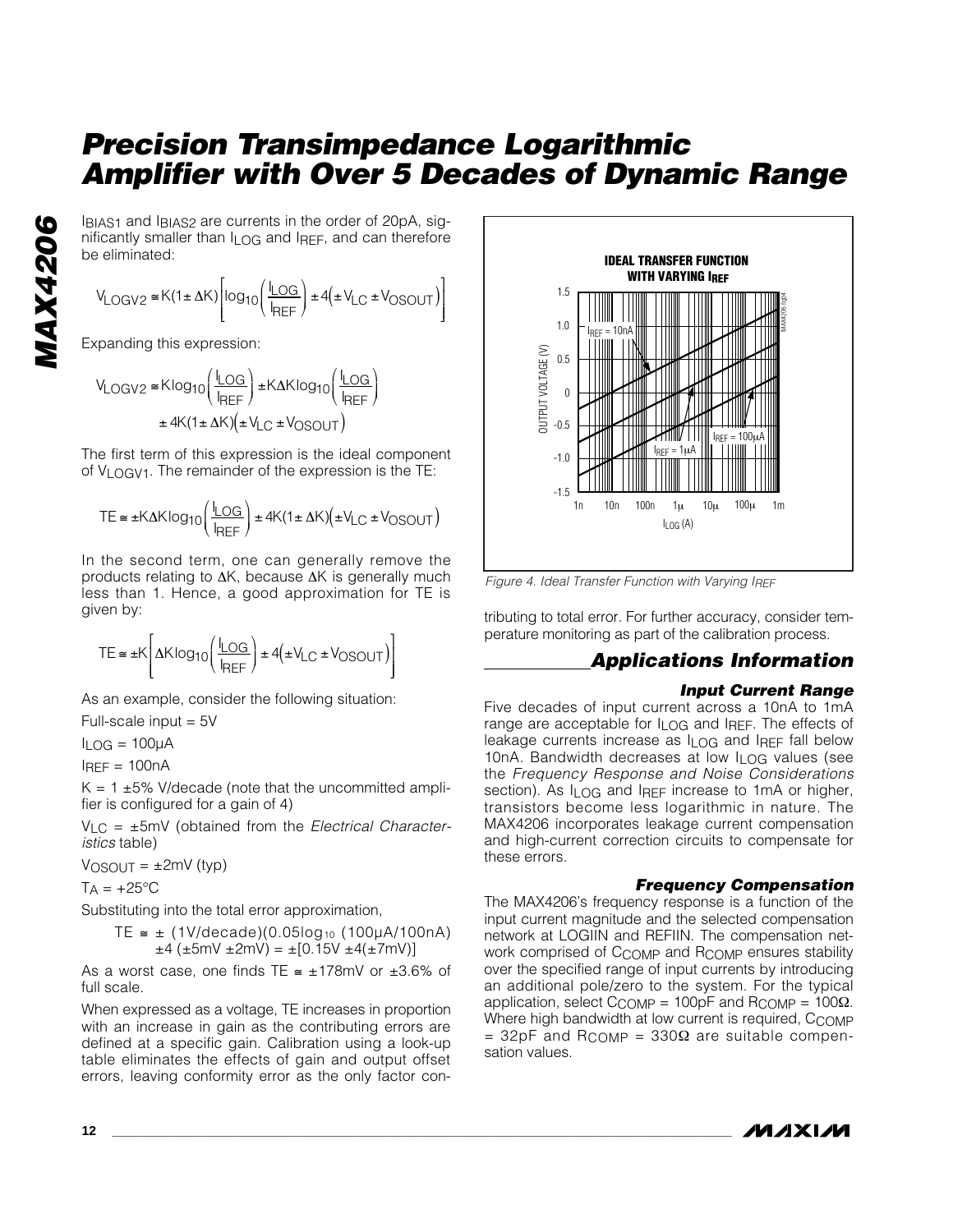#### **Frequency Response and Noise Considerations**

The MAX4206 bandwidth is proportional to the magnitude of the IREF and I<sub>LOG</sub> currents, whereas the noise is inversely proportional to IREF and ILOG currents.

#### *Common Mode*

A common-mode input voltage, VCMVOUT, of 0.5V is available at CMVOUT and can be used to bias the logging and reference amplifier inputs by connecting CMVOUT to CMVIN. An external voltage between 0.5V and 1V can be applied to CMVIN to bias the logging and reference transistor collectors and to optimize the performance required for both single- and dual-supply operation.

#### *Adjusting the Logarithmic Intercept*

Adjust the logarithmic intercept by changing the reference current, IREF. A resistor from REFISET to GND (see Figures 5 and 6) adjusts the reference current, according to the following equation:

$$
R_{SET} = \frac{V_{REFISET}}{10 \times I_{REF}}
$$

where VREFISET is 0.5V. Select RSET between 5kΩ and 5MΩ. REFIOUT current range is 10nA to 10µA only.

#### *Single-Supply Operation*

When operating from a single  $+2.7V$  to  $+11V$  supply,  $I<sub>1</sub>$  og must be greater than IgFF, resulting in a positive slope of the log output voltages, LOGV1 and LOGV2. Bias the log and reference amplifiers by connecting CMVOUT to CMVIN or connecting an external voltage reference between 0.5V and 1V to CMVIN. For singlesupply operation, connect V<sub>EE</sub> to GND.

#### **Output Offset**

Select R<sub>OS</sub> and I<sub>OS</sub> to adjust the output offset voltage (see Figure 5). The magnitude of the offset voltage is given by:

VOS = ROS ✕ IOSADJ

#### **Scale Factor**

The scale factor, K, is the slope of the logarithmic output. For the LOGV1 amplifier,  $K = 0.25V$ /decade. When operating in a single-supply configuration, adjust the overall scale factor for the MAX4206 using the uncommitted LOGV2 amplifier and the following equation, which refers to Figure 5:

$$
R2 = R1\left(\frac{K}{0.25} - 1\right)
$$

Select R1 between 1kΩ and 100kΩ, with an ideal value of 10kΩ. The noninverting amplifier ensures that the overall scale factor is greater than or equal to 0.25V/decade for single-supply operation.

**Design Example**

Desired:

Single-Supply Operation

Logarithmic intercept: 100nA

Overall scale factor = 1V/decade

Because there is no offset current applied to the circuit  $(R<sub>OS</sub> = 0<sub>Ω</sub>)$ , the reference current, IREF, equals the log intercept of 100µA. Therefore,

$$
R_{\text{SET}} = \frac{0.5V}{10 \times 100nA} = 500k\Omega
$$

Select  $R_1 = 10kΩ$ :

$$
R2 = 10k\Omega\left(\frac{1V/V}{0.25} - 1\right) = 30k\Omega
$$

#### *Dual-Supply Operation*

When operating from dual  $\pm 2.7$  to  $\pm 5.5V$  supplies, it is not required that  $I_1 \cap G$  be greater than IRFF. A positive output voltage results at LOGV1 when ILOG exceeds IREF. A negative output voltage results at LOGV1 when ILOG is less than IREF. Bias the log and reference amplifiers by connecting CMVOUT to CMVIN or connect an external 0.5V to 1V reference to CMVIN. For dual-supply operation with CMVIN < 0.5V, refer to the MAX4207 data sheet.

#### **Output Offset**

The uncommitted amplifier in the inverting configuration utilized by the MAX4206 facilitates large output-offset voltage adjustments when operated with dual supplies. The magnitude of the offset voltage is given by the following equation:

$$
V_{OS} = V_{OSADI}\left(1 + \frac{R_2}{R_1}\right)
$$

A resistive divider between REFVOUT, OSADJ, and GND can be used to adjust VOSADJ (see Figure 6).

$$
V_{OSADI} = V_{REFOUT}\left(\frac{R_4}{R_3 + R_4}\right)
$$

*IVI AXI AVI*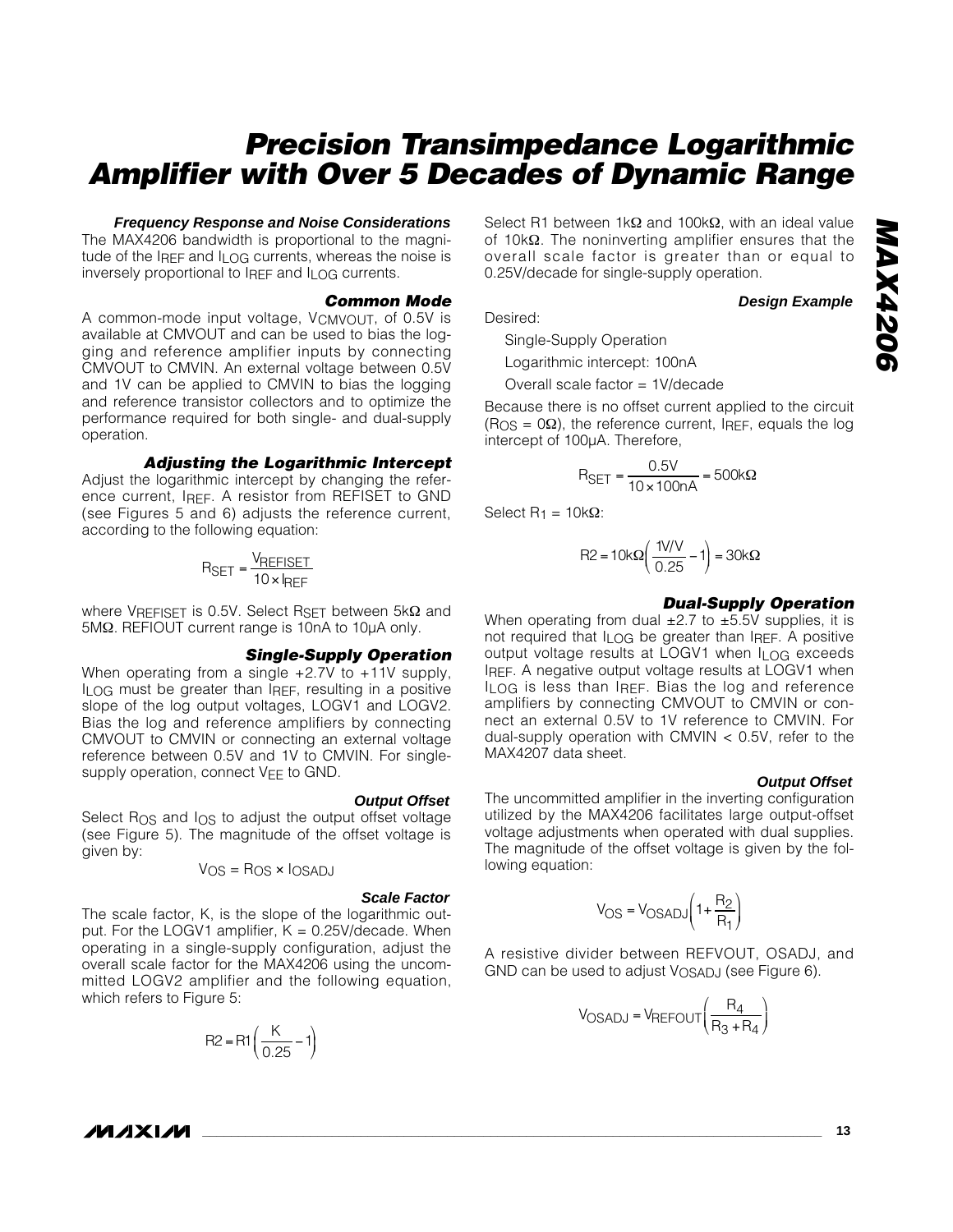

*Figure 5. Single-Supply Typical Operating Circuit*

#### **Scale Factor**

The scale factor, K, is the slope of the logarithmic output. For the LOGV1 amplifier,  $K = 0.25V$  decade. When operating from dual supplies, adjust the overall scale factor for the MAX4206 using the uncommitted LOGV2 amplifier and the following equation, which refers to Figure 6:

$$
R_2 = R_1 \left( \frac{K}{0.25} \right)
$$

Select R<sub>2</sub> between 1kΩ and 100kΩ.

**Design Example**

Desired:

Dual-Supply Operation

Logarithmic intercept: 1µA

Overall scale factor = 1V/decade

$$
R_{\text{SET}} = \frac{0.5V}{10 \times 1 \mu \text{A}} = 50 \text{k}\Omega
$$

Select  $R_1 = 10kΩ$ :

$$
R2 = 10k\Omega \times \left(\frac{1V/\text{decade}}{0.25}\right) = 40k\Omega
$$



*Figure 6. Dual-Supply Typical Operating Circuit*

#### *Measuring Optical Absorbance*

A photodiode provides a convenient means of measuring optical power, as diode current is proportional to the incident optical power. Measure absolute optical power using a single photodiode connected at LOGIIN, with the MAX4206's internal current reference driving REFIIN. Alternatively, connect a photodiode to each of the MAX4206's logging inputs, LOGIIN and REFIIN, to measure relative optical power (Figure 7).

In absorbance measurement instrumentation, a reference light source is split into two paths. The unfiltered path is incident upon the photodiode of the reference channel, REFIIN. The other path passes through a sample of interest, with the resulting filtered light incident on the photodiode of the second channel, LOGIIN. The MAX4206 outputs provide voltages proportional to the log ratio of the two optical powers—an indicator of the optical absorbance of the sample.

In wavelength-locking applications, often found in fiberoptic communication modules, two photodiode currents provide a means of determining whether a given optical channel is tuned to the desired optical frequency. In this application, two bandpass optical filters with overlapping "skirts" precede each photodiode. With proper filter selection, the MAX4206 output can vary monotonically (ideally linearly) with optical frequency.

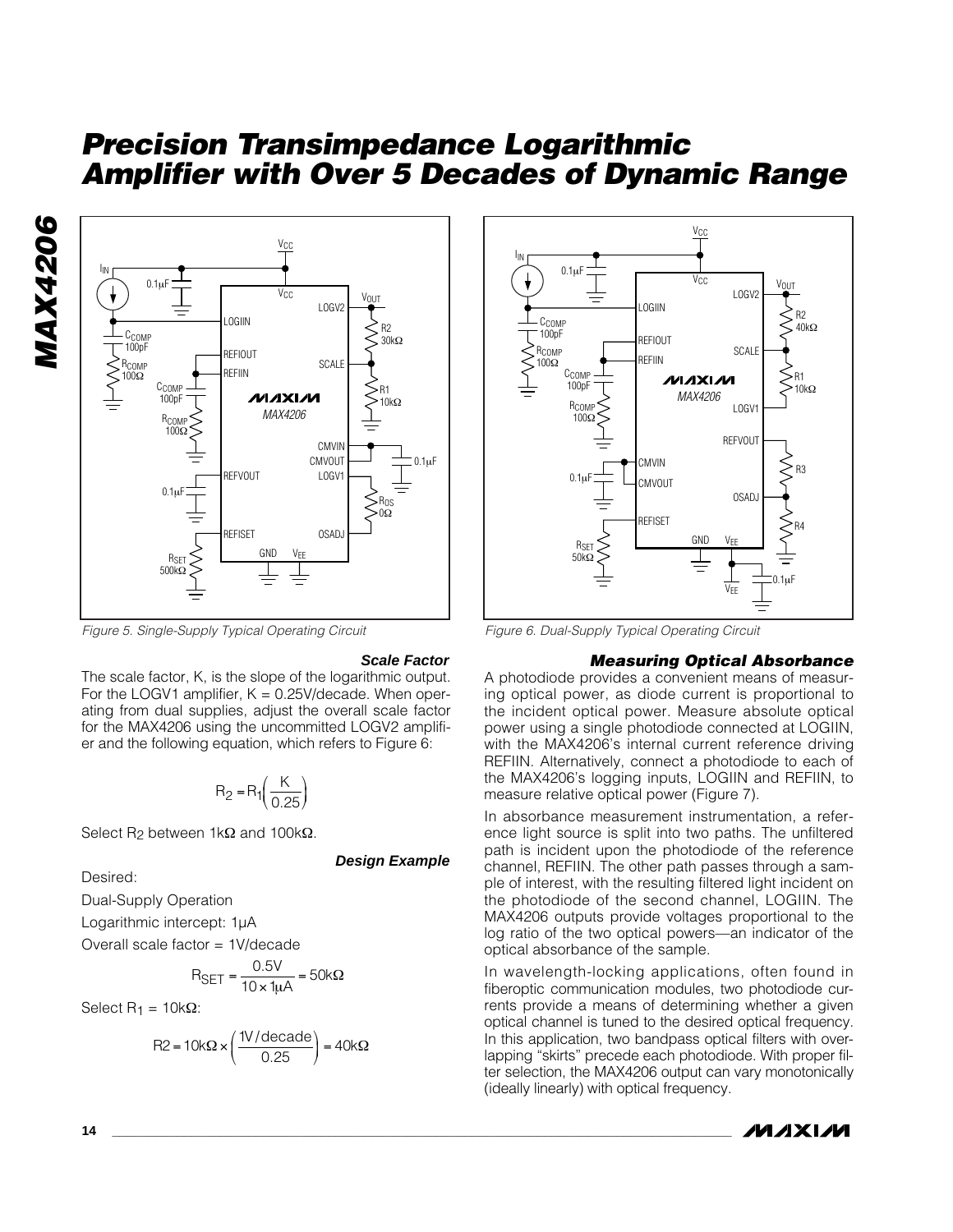#### *Photodiode Current Monitoring*

Figure 8 shows the MAX4206 in a single-supply, opticalpower measurement circuit, common in fiberoptic applications. The MAX4007 current monitor converts the sensed APD current to an output current that drives the MAX4206 LOGIIN input (APD current is scaled by 0.1). The MAX4007 also buffers the high-voltage APD voltages from the lower MAX4206 voltages. The MAX4206's internal current reference sources 10nA  $(RSET = 5M<sub>\Omega</sub>)$  to the REFIIN input. This configuration sets the logarithmic intercept to 10nA, corresponding to an APD current of 100nA. The unity-gain configuration of the output buffer maintains the 0.25V/decade gain present at the LOGV1 output.

#### *Capacitive Loads*

The MAX4206 drives capacitive loads of up to 50pF. Reactive loads decrease phase margin and can produce excessive ringing and oscillation. Use an isolation resistor in series with LOGV1 or LOGV2 to reduce the effect of large capacitive loads. Recall that the combination of the capacitive load and the small isolation resistor limits AC performance.

#### *Power Dissipation*

The LOGV1 and LOGV2 amplifiers are capable of sourcing or sinking in excess of 30mA. Ensure that the continuous power dissipation rating for the MAX4206 is not exceeded.

#### *TQFN Package*

The 16-lead thin QFN package has an exposed paddle that provides a heat-removal path, as well as excellent electrical grounding to the PC board. The MAX4206's exposed pad is internally connected to  $V_{EE}$ , and can either be connected to the PC board VEE plane or left unconnected. Ensure that only VEE traces are routed under the exposed paddle.

#### *Layout and Bypassing*

Bypass  $V_{CC}$  and  $V_{EE}$  to GND with ceramic 0.1µF capacitors. Place the capacitors as close to the device as possible. Bypass REFVOUT and/or CMVOUT to GND with a 0.1µF ceramic capacitor for increased



*Figure 7. Measuring Optical Absorbance*

noise immunity and a clean reference current. For lowcurrent operation, it is recommended to use metal guard rings around LOGIIN, REFIIN, and REFISET. Connect this guard ring to CMVOUT.

#### *Evaluation Kit*

*MAX4206*

**MAX4206** 

An evaluation kit is available for the MAX4206. The kit is flexible and can be configured for either single-supply or dual-supply operation. The scale factor and reference current are selectable. Refer to the MAX4206 Evaluation Kit data sheet for more information.

### *Chip Information*

TRANSISTOR COUNT: 754 PROCESS: BiCMOS

*IVI AXI AVI*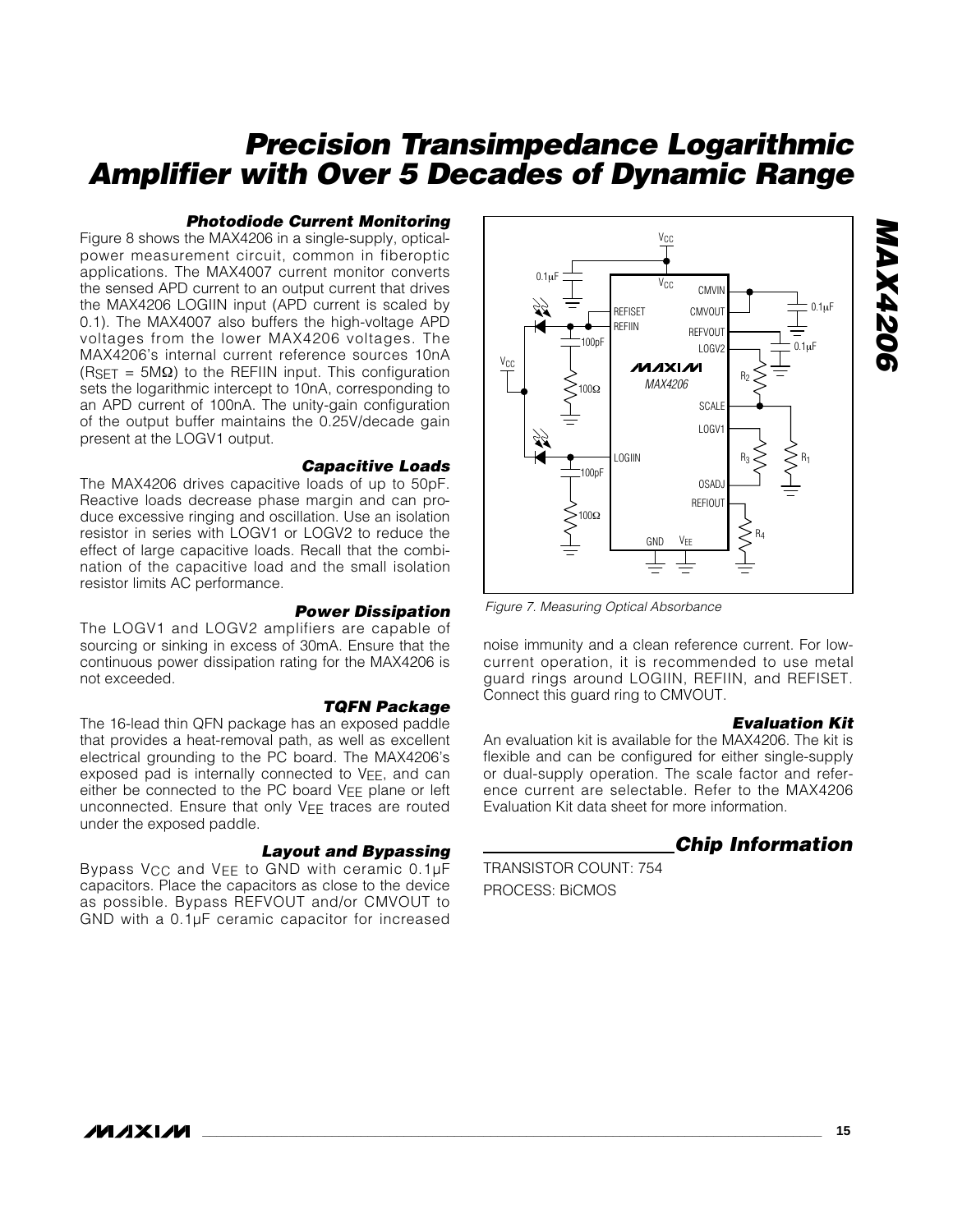



*Figure 8. Logarithmic Current-Sensing Amplifier with Sourcing Input*